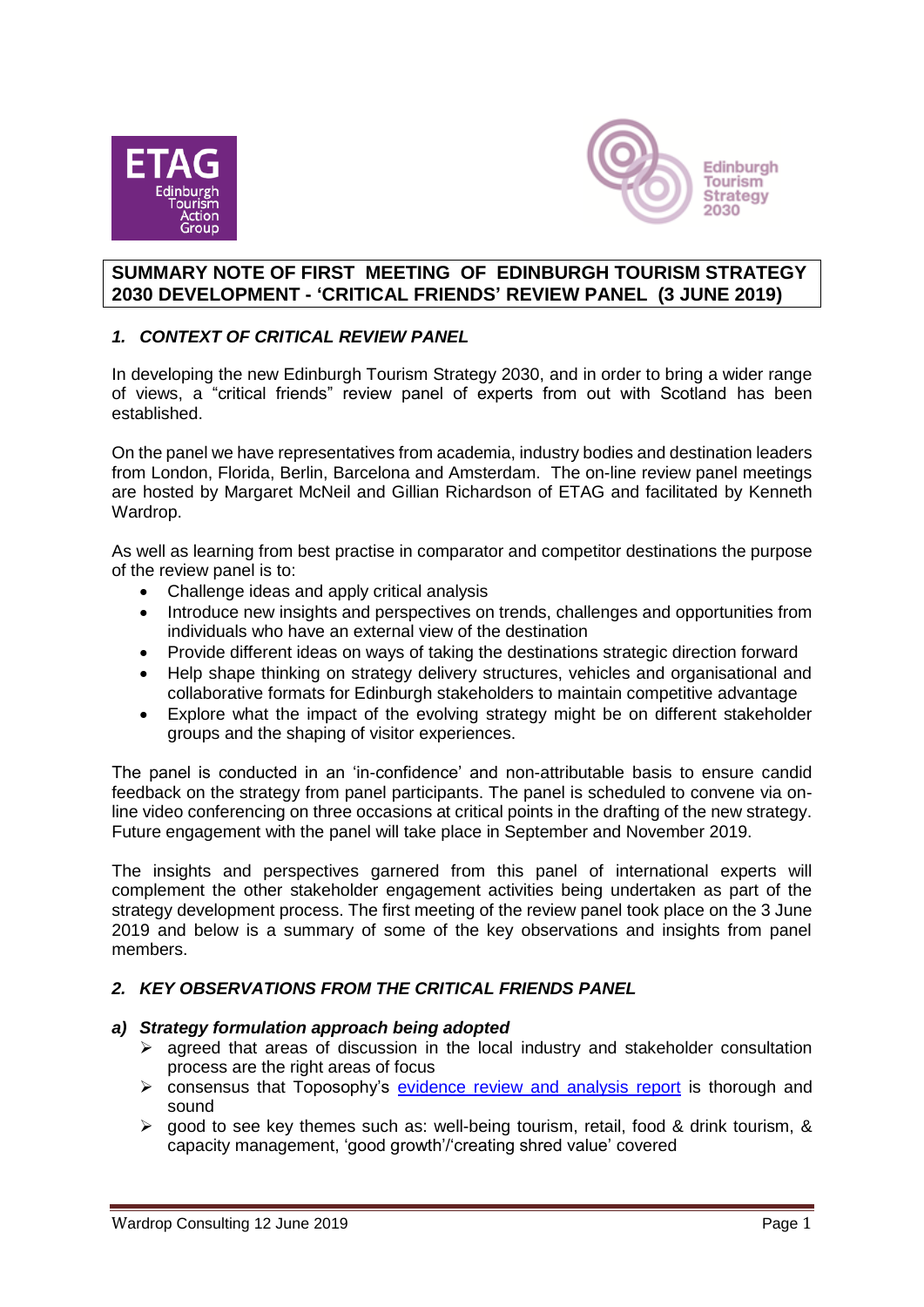- $\triangleright$  experiences are going to remain an important driver of tourism across markets going forward -need to think about how to create the environment to encourage unique visitor experiences
- ➢ importance of the English market for Edinburgh (& Scotland) –a need to put effort in to nurturing this market

# *b) Capacity Management*

- ➢ Edinburgh's challenge is to manage visitor capacity at peaks not a general 'overtourism' issue
- ➢ 'Localness' (*'Renaissance Neighbourhoods'*) key trend, need to achieve balance to minimise visitor/resident tensions - communication is vital
- $\triangleright$  many residents do not see the value of tourism only perceived negative impacts on daily lives, strategy needs to articulate why tourism is important in broadest economic, social and cultural context – role for tourism industry to communicate the benefits of tourism
- $\triangleright$  mapping of appropriate neighbourhoods will help visitor dispersal -signage and Apps investment supported by promotion (social media) can direct visitor flows – the way cities manage and use their public spaces is critical for encouraging wider visitor exploration / dispersal beyond city centre; a role for local events / also recognise that not just Air BnB accommodation in local neighbourhoods but often also hotels
- ➢ co-create with residents to find mutually beneficial solutions *'quality of life'* for residents more important than tourism (challenges in communicating with local citizens)
- $\triangleright$  perceived impacts of Air BnB and 'overtourism' on residential rental prices can become a scapegoat (critical to have the right data on tourism impacts to inform such discussions)

## *c) Destination Leadership & Management*

- ➢ at a time of public spending constraints / reducing resources perceived issues of capacity to proactively manage growth in the visitor economy & advancing this tourism strategy
- ➢ with backdrop of growing city economy & infrastructure pressures need to fully integrate tourism strategy with wider economic, social and cultural objectives and wider city strategies i.e. City Centre Transformation Strategy – role for tourism strategy to influence Economic Strategy in areas such as employment/ skills, transport, planning & housing
- ➢ tourism industry too often focused on growth (extracting value) & not enough on *'creating shared value'* - consider how tourism investment helps realise wider urban agendas & can strengthen other sectors
- $\triangleright$  Toposophy report highlights the inequalities in Edinburgh (social exclusion)- which is an important challenge to be addressed in the strategy – the tourism industry has to take on some of the responsibility for addressing these challenges
- ➢ concept of 'good hosts'; locals comfortable with / welcoming of visitors -a manifestation of 'good growth', indicative of resolving potential tensions/ antagonisms
- ➢ appears Edinburgh has little choice in introducing TVL ('Tourism Tax'); how it is managed and communication about this to locals and visitors is critical
- ➢ who is *'the voice of Edinburgh on tourism matters'*? a key question for Destination Leadership if there is a crisis who is responsible for key messaging about the destination?
- $\triangleright$  Edinburgh needs to clarify what is the ambition of the city as a destination? If you want to continue to grow – what is valuable from this for local residents?